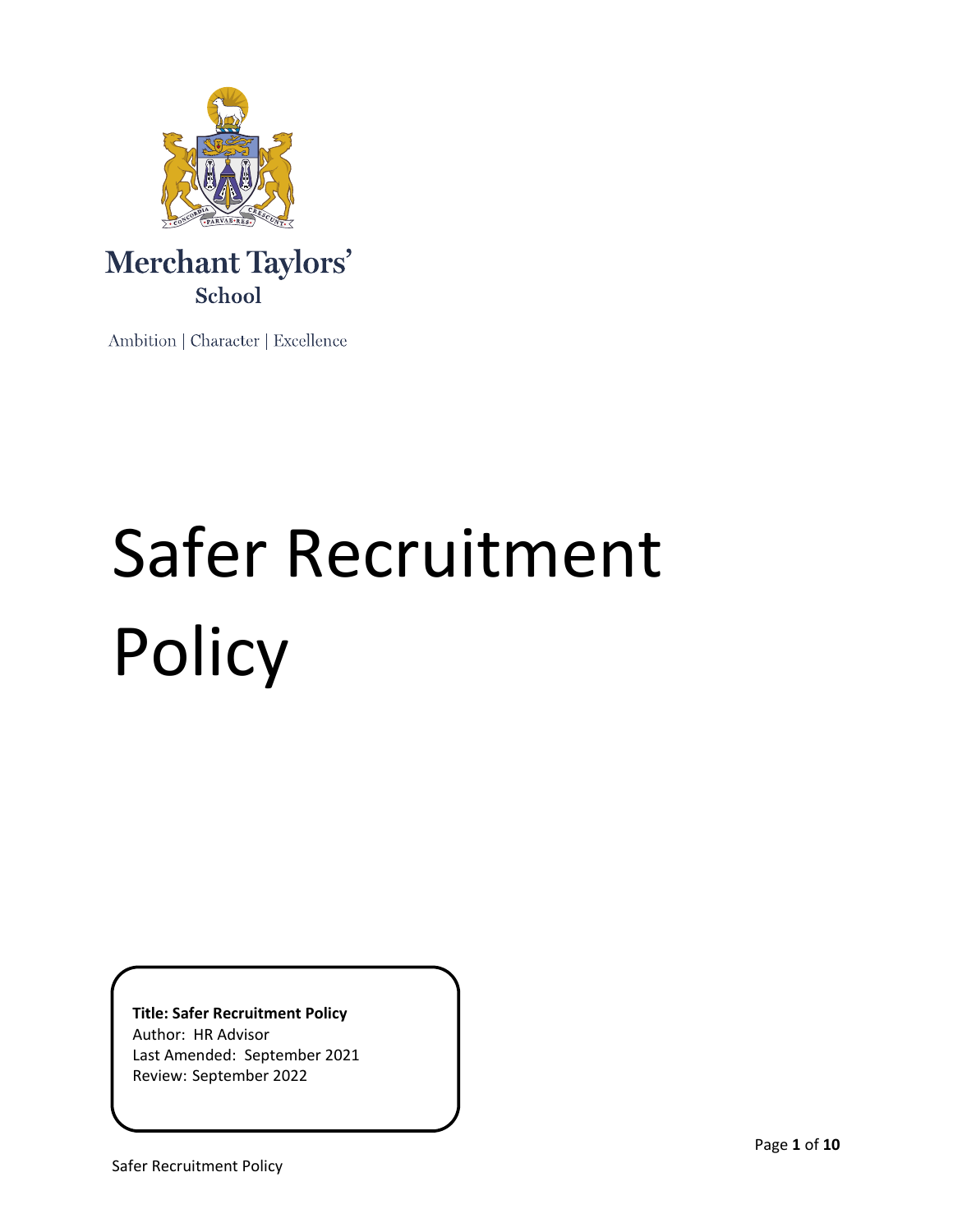# **1 INTRODUCTION**

The safer recruitment of staff is the first step to safeguarding and promoting the welfare of our children. Merchant Taylors' School Crosby is committed to safeguarding and promoting the welfare of children and young people and expects all staff and volunteers to share this commitment. This is to be achieved through effective recruitment and retention of competent, motivated staff members who are suited to, and competent in, their roles. Merchant Taylors' School recognises the value of, and seeks to achieve a diverse workforce comprising different backgrounds, skills and abilities. As such it is committed to a recruitment and selection process that is systematic, efficient, effective and equal. In doing so, it upholds its obligations under law to not discriminate against applicants on grounds of any protected characteristics.

# **2 PURPOSE**

The purpose of this policy is to set out the minimum requirements of a recruitment process that aims to:

- attract the best possible applicants to vacant posts;
- deter prospective applicants and identify and reject applicants who are unsuitable for work with children or young people;
- ensure compliance with all relevant legislation, recommendations and guidance including the statutory guidance published by the Department for Education (DfE), Keeping Children Safe in Education - September 2021 (KCSIE), the Prevent Duty Guidance for England and Wales 2015 (the Prevent Duty Guidance) and any guidance or code of practice published by the Disclosure and Barring Service (DBS);
- ensure that the school meets its commitment to safeguarding and promoting the welfare of children and young people by carrying out all necessary pre-employment checks.

# **3 ROLES AND RESPONSIBILITIES**

- 3.1 The Board of Governors will:
	- Ensure the school has effective policies and procedures in place for the safe and fair recruitment and selection of staff and volunteers in accordance with the Department for Education Guidance and legal requirements and monitor the school's compliance with them;
	- Ensure that the appropriate staff have completed safer recruitment training and be responsible for the appointment of Head Teachers and the Director of Finance and Operations (DFO).
- 3.2 The Head Teachers will:
	- Ensure that the school operates safe and fair recruitment and selection procedures which are regularly reviewed and updated to reflect any changes in statutory guidance;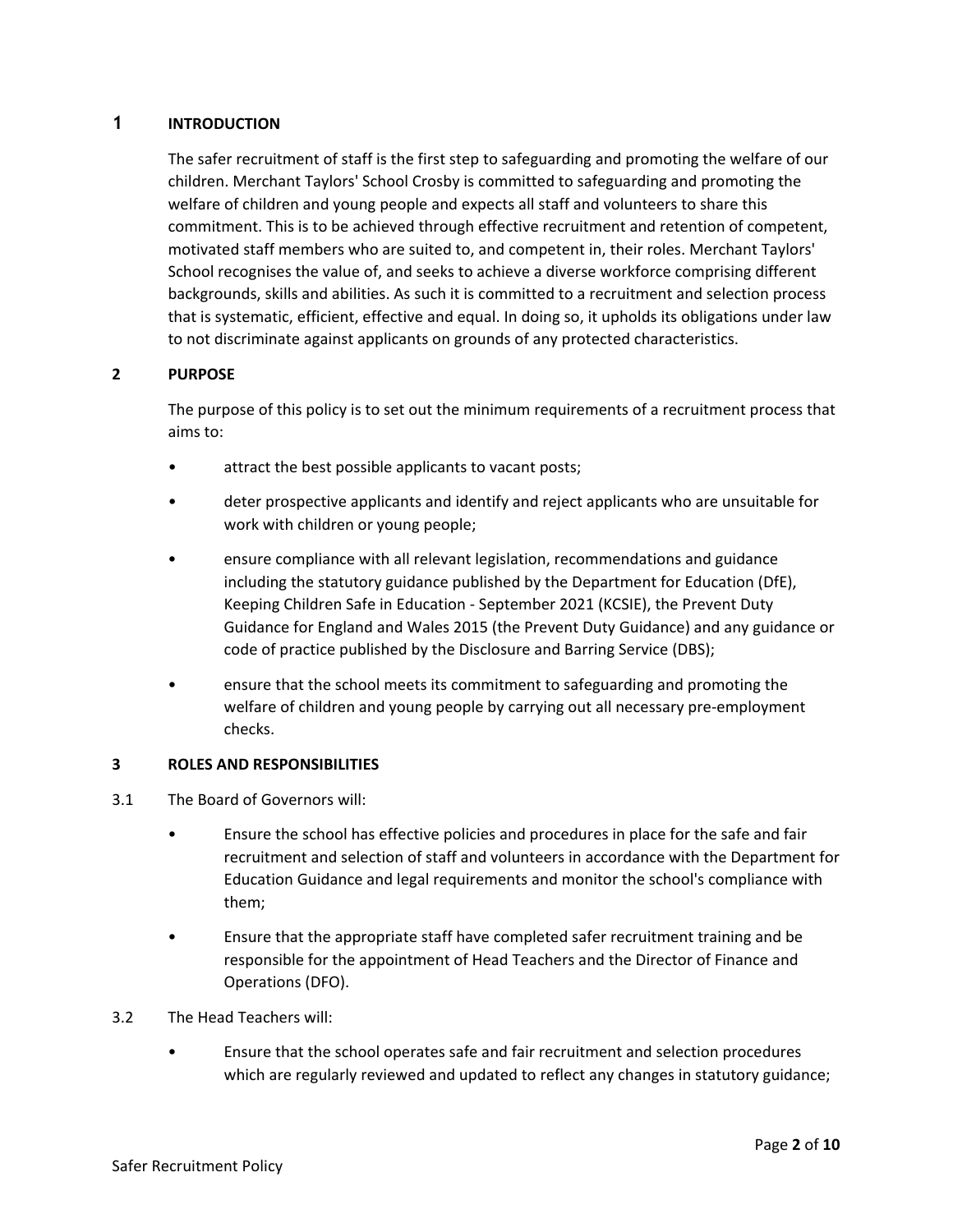- Ensure that all the appropriate checks have been carried out on staff and volunteers in the school;
- Monitor any contractors' and agencies' compliance with this document;
- Promote the safety and well-being of children and young people throughout this process.

The Board of Governors has delegated responsibility to the Head Teachers (teaching staff) and Director of Finance and Operations (professional services staff) to lead in all appointments.

# **4 IDENTIFICATION OF RECRUITERS**

- 4.1 The School will have at least one person on the interview panel who has successfully received accredited training in safer recruitment procedures.
- 4.2 If a member of staff involved in the recruitment process has a close personal or familial relationship with an applicant, they must declare it as soon as they are aware of the individual's application and avoid any involvement in the recruitment and selection decision-making process.
- 4.3 The School aims to operate this procedure consistently and thoroughly while obtaining, collating, analysing and evaluating information from and about applicants applying for job vacancies at Merchant Taylors' Schools Crosby.

#### **5 INVITING APPLICATIONS**

- 5.1 Vacancies will be advertised either internally or both internally and externally simultaneously, unless there is good business reason why this should not be the case that is capable of justification.
- 5.2 Job adverts will contain the following statement:

"*Merchant Taylors' School is committed to safeguarding and promoting the welfare of children and applicants must be willing to undergo child protection screening appropriate to the post, including checks with past employers and the Disclosure and Barring Service (DBS)."*

- 5.3 Prospective applicants will be supplied, as a minimum, with the following:
	- Job description and person specification;
	- School's Application Form;
	- Application Form Guidance Notes;
	- Equal Opportunities Monitoring Form;
	- The School's Safeguarding Policy; and
	- The School's Safer Recruitment Policy.
- 5.4 All prospective applicants must complete an application form.
- 5.5 It is unlawful for the School to employ anyone who is barred from working with children. It is a criminal offence for any person who is barred from working with children to apply for a position at the School. All applicants will be made aware that providing false information is an offence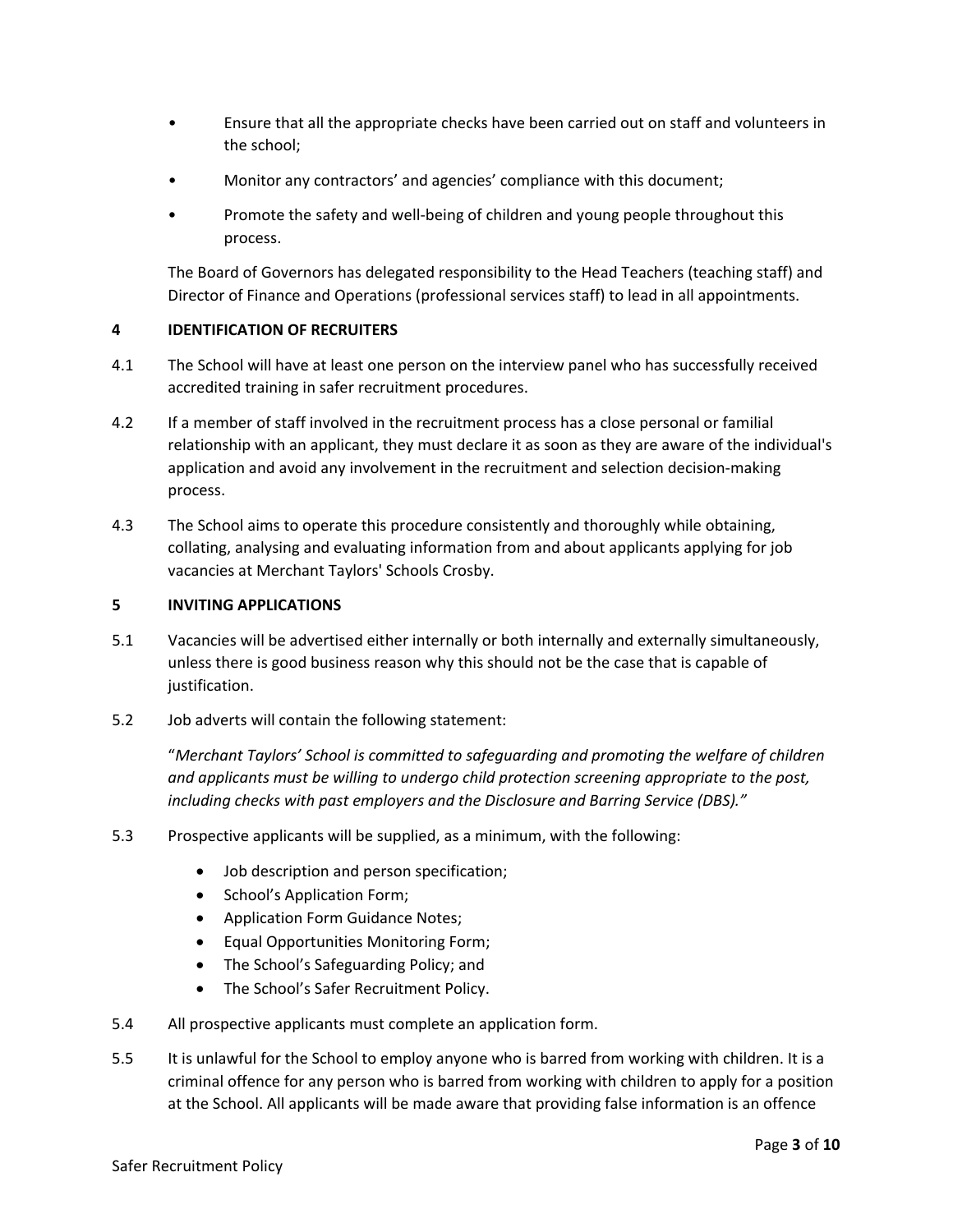and could result in the application being rejected or summary dismissal if the applicant has been selected, and referral to the police and/or the DBS.

5.6 All documentation relating to candidates will be treated strictly confidentially in line with the General Data Protection Regulations 2018 and the School's Privacy Notice.

#### **6 SHORTLISTING AND REFERENCES**

- 6.1 Shortlisting of candidates will be against the person specification and job description for the post. KCSIE recommends that at least two people carry out the shortlisting exercise and that those who shortlist carry out the interview for a consistent approach.
- 6.2 The sections of the application form pertaining to access requirements, criminal records, and sanctions, restrictions and prohibitions will not be shared with the shortlisting panel. Once shortlisting has taken place, for those candidates invited for interview, the sections related to access requirements, criminal records, and sanctions, restrictions and prohibitions will be shared with the interviewing panel.
- 6.3 For teaching staff, references for shortlisted applicants will be sent for immediately after shortlisting. The only exception is where an applicant has indicated on their application form that they do not wish their current employer to be contacted at this stage. In these cases, references will be taken up directly after interview stage. For professional services staff, references for the successful candidate will be sent following the interview with the candidate's permission.
- 6.4 Two references will be sought; one of these must be from the current/most recent employer. References must come from the individual's current or most recent line manager or from the HR department. Where the previous employer was a school the reference should be provided by the Head Teacher.
- 6.5 If the current / most recent employment does / did not involve work with children, then the second reference should be from the employer with whom the applicant most recently worked with children where applicable.
- 6.6 The HR department will apply judgement in verifying references if necessary. References or testimonials provided by the candidate will not be accepted.
- 6.7 Where necessary, previous employers who have not been identified as referees may be contacted in order to clarify any anomalies or discrepancies. Prior consent will be obtained from the candidate before approaching an additional referee.
- 6.8 Referees will always be asked specific questions on a pro-forma reference template about:
	- The candidate's suitability for working with children and young people;
	- Any disciplinary warnings, including time-expired warnings that relate to the safeguarding of children;
	- The candidate's suitability for this post.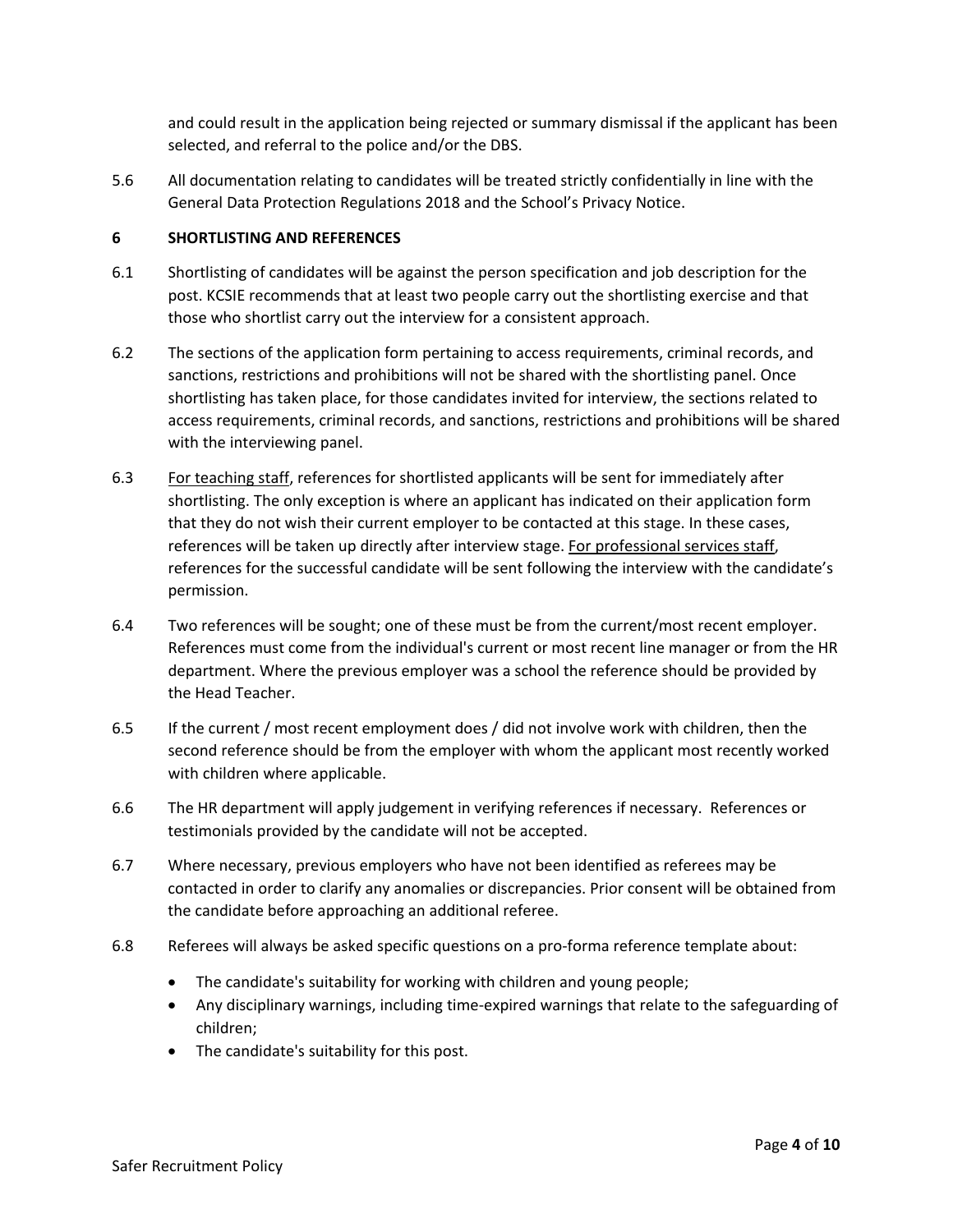# **7. INTERVIEWS**

- 7.1 Candidates invited to interview will receive:
	- An email confirming the date, time and venue of the interview;
	- Details of any original documents to be presented on the day;
	- Details of any tasks that need to be undertaken as part of the selection process;
	- A contact name and number is given to the candidates to ensure they have the opportunity to discuss the process prior to interview date.
- 7.2 Candidates will be asked to provide photo ID, evidence of right to work in the UK and proof of qualifications (where applicable). All evidence must be original and not photocopies. Documents taken during the process from candidates who are unsuccessful in their application will be kept for a period of twelve months and then destroyed confidentially.
- 7.3 Where the application contains only an electronic signature, the shortlisted candidate should physically sign a hard copy of the application at point of interview.

# **8 THE SELECTION PROCESS**

- 8.1 Appropriate selection techniques will be determined by the nature and duties of the vacant post, but all vacancies will require an interview of shortlisted candidates.
- 8.2 Interviews will usually be face-to-face, although may be held virtually where necessary, and may include additional interview exercises, such as a lesson observation, a written exercise or a presentation. Notes will be taken of all interviews and retained for a twelve month period.
- 8.3 Candidates will always be required to:
	- explain satisfactorily any gaps in employment;
	- explain satisfactorily any anomalies or discrepancies in the information available to recruiters;
	- declare any information that is likely to appear on a DBS disclosure;
	- demonstrate their capacity to safeguard and protect the welfare of children and young people and their willingness and ability to promote fundamental British values.

#### **9 PRE-EMPLOYMENT CHECKS**

- 9.1 The following checks will be undertaken for staff who are deemed to be in regulated activity. An offer of employment will always be conditional upon the following satisfactory checks:
	- proof of identity (including birth certificate where available) and right to work in the UK;
	- an enhanced DBS disclosure, which will include a Children's Barred List check;
	- original certificates of qualifications deemed necessary for the job role;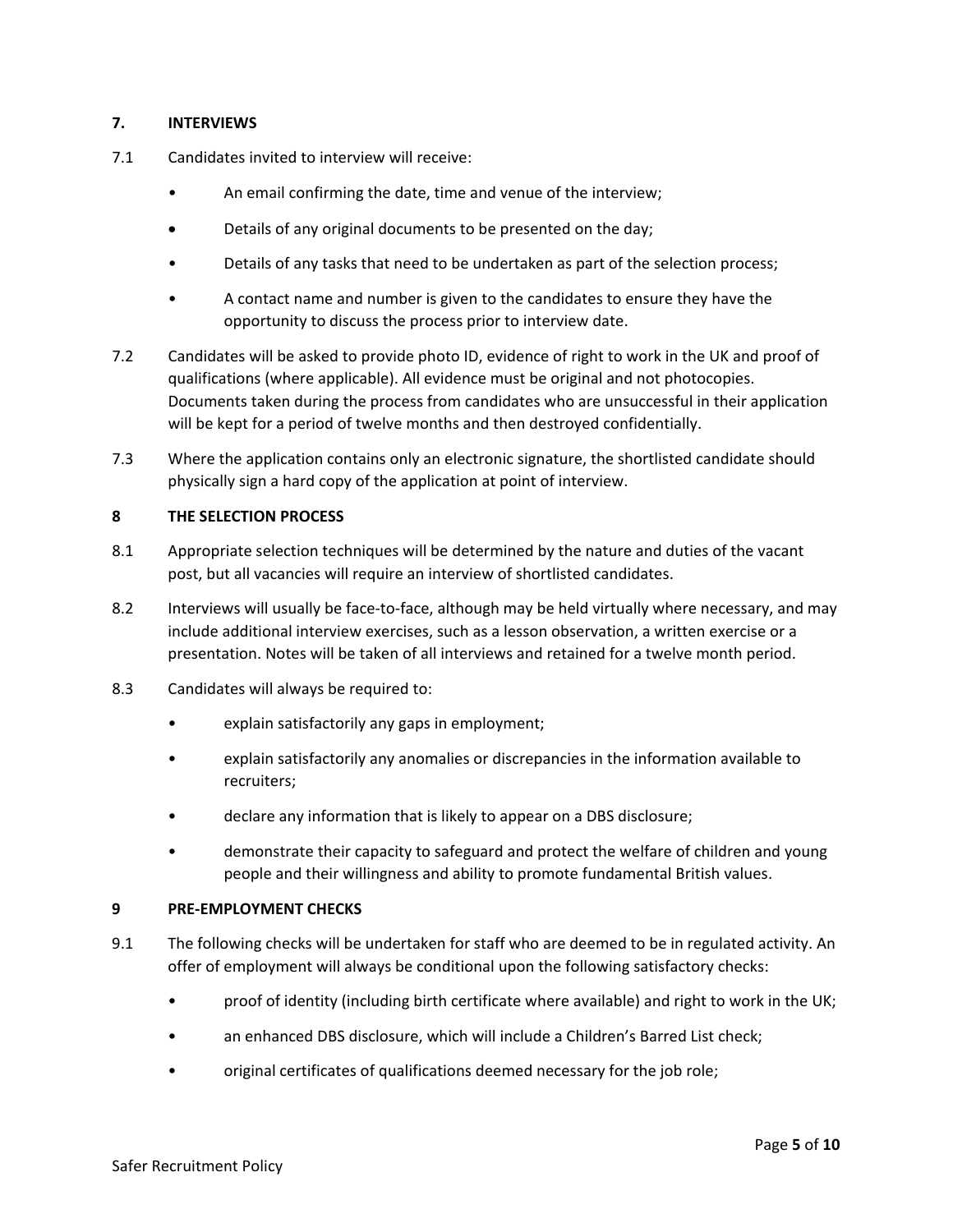- an overseas police check for any individual who within the last ten years has lived or worked outside of the United Kingdom for a period of three months or more;
- a health questionnaire to verify medical fitness for the role;
- an application form;
- two satisfactory references (one of which must be the current or most recent employer).
- 9.2 For positions that require "teaching work" the following apply;
	- the School being satisfied that the applicant is not, and has never been, the subject of a sanction, restriction or prohibition issued by the National College for Teaching and Leadership, or any predecessor or successor body, or by a regulator of the teaching profession in any other country which prevents the applicant working at the School or which, in the School's opinion, renders the applicant unsuitable to work at the School; and the School being satisfied that the applicant is not, and has never been, the subject of any proceedings before a professional conduct panel or equivalent body in the UK or any other country for any reason which prevents the applicant working at the School or which, in the School's opinion, renders the applicant unsuitable to work at the School. In this regard, the School will seek a letter of professional standing from the applicant;
	- confirmation that the applicant is not subject to a direction under section 142 of the Education Act 2002;
	- where necessary to the role, confirmation that the applicant is not subject to a direction under section 128 of the Education and Skills Act 2008 which prohibits, disqualifies or restricts them from being involved in the management of an independent school;
	- where necessary to the role, completion of an Early Years Foundation Stage (EYFS) Declaration.

Any information that is inaccurate or shows a discrepancy will be followed up, and the School reserves the right to retract any conditional offer based on unsatisfactory checks being received.

# **10 CASUAL WORKERS**

10.1 Casual workers may be engaged by the School to undertake work on an as and when basis. All of the checks listed at 9.1 and 9.2 must be completed. Due to the ad hoc nature of the assignments, casual staff are deemed to be workers rather than employees and have no fixed hours. Casual workers will be asked to sign a Casual Worker Agreement.

# **11 AGENCY SUPPLY STAFF**

11.1 Merchant Taylors' School will only use those agencies which operate a safer recruitment process and provide written confirmation that all relevant checks have been satisfactorily completed. The School will ask to see proof of identity, right to work, enhanced DBS certificate (including check of Children's Barred List) and qualifications on the first day of work. All documents must be originals.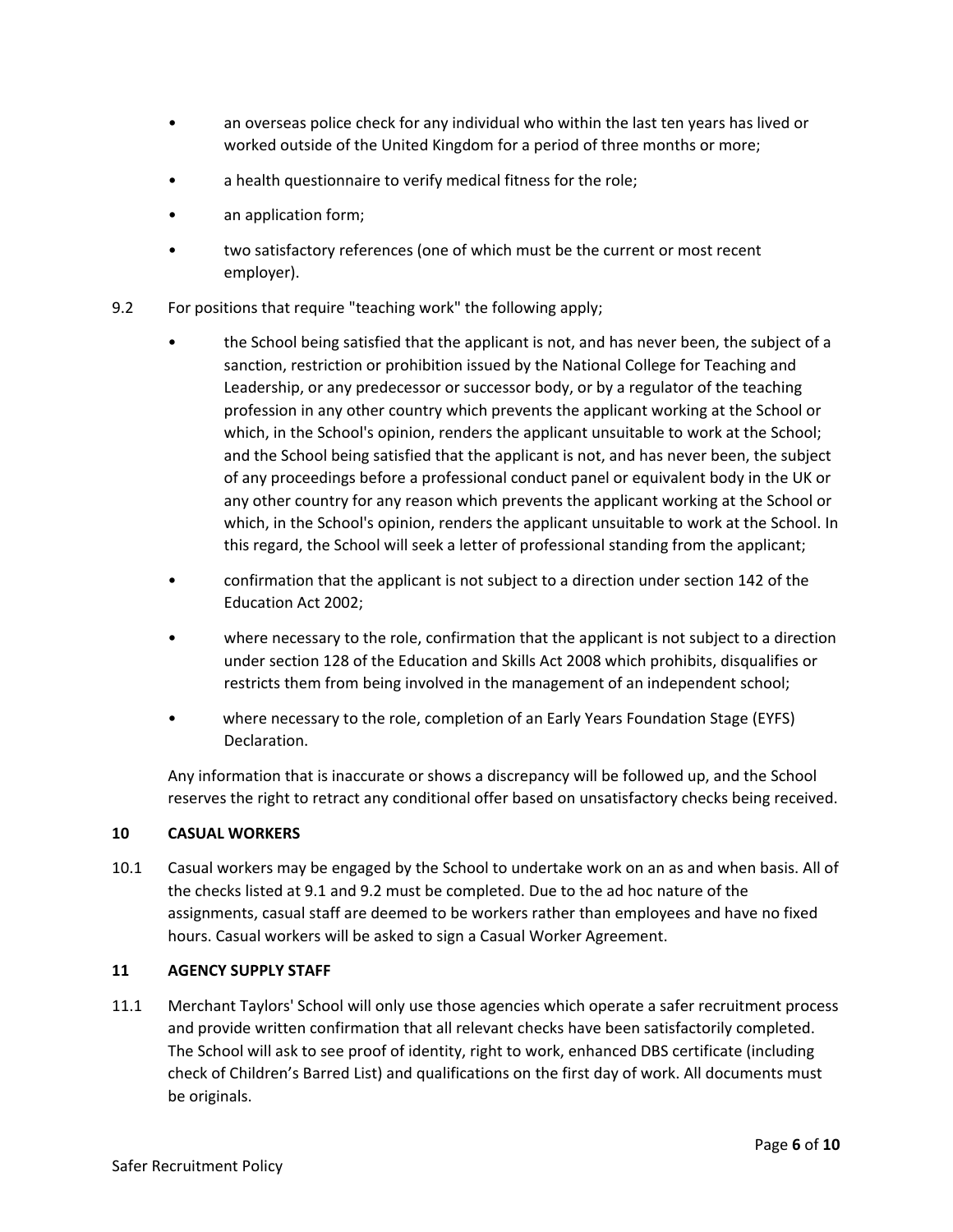#### **12 PERIPATETIC STAFF**

12.1 Merchant Taylors' School will require that all necessary pre-employment checks as listed at 9.1 and 9.2 are completed for all peripatetic staff.

# **13 GOVERNORS**

13.1 The Governors of Merchant Taylors' School require the following checks prior to their appointment: completion of an application form, enhanced DBS and Children's Barred List check, two character references, proof of identity and right to work, and confirmation that the applicant is not subject to a direction under section 128 of the Education and Skills Act 2008 which prohibits, disqualifies or restricts them from being involved in the management of an independent school.

#### **14 ONSITE CONTRACTORS**

- 14.1 Onsite contractors engaged by the School must complete the same checks for their employees that the School is required to complete for its staff. The School will seek assurances that these checks have been completed by the contractor. The School will carry out an ID check on new contractors upon their arrival and will also request sight of the enhanced DBS certificate.
- 14.2 Visiting Professionals such as Educational Psychologists will be expected to show original evidence of photo ID, their enhanced DBS certificate and name badge of their employer.

#### **15 GUEST SPEAKERS**

- 15.1 The Prevent Duty guidance requires the School to have clear protocols for ensuring that any guest speakers are suitable and appropriately supervised.
- 15.2 The School is not permitted to obtain a DBS disclosure or Children's Barred List information on any guest speaker who does not engage in regulated activity at the School or perform any other regular duties for or on behalf of the School.
- 15.3 All guest speakers will be required to provide photographic ID on arrival and will be subject to the School's usual visitors signing in protocol. This will include signing in and out at Reception, the wearing of a visitor's badge at all times and being escorted by a fully vetted member of staff between appointments. At the end of the visit the visitor will be asked to report back to reception to sign out.
- 15.4 The School will also obtain such formal or informal background information about a visiting speaker as is reasonable in the circumstances to decide whether to invite and/or permit a speaker to attend the School. In doing so the School will always have regard to the Security Policy, the Prevent Duty Guidance and the definition of "extremism" set out in KCSIE.
- 15.5 In fulfilling its Prevent Duty obligations the School will not discriminate on grounds of any protected characteristic.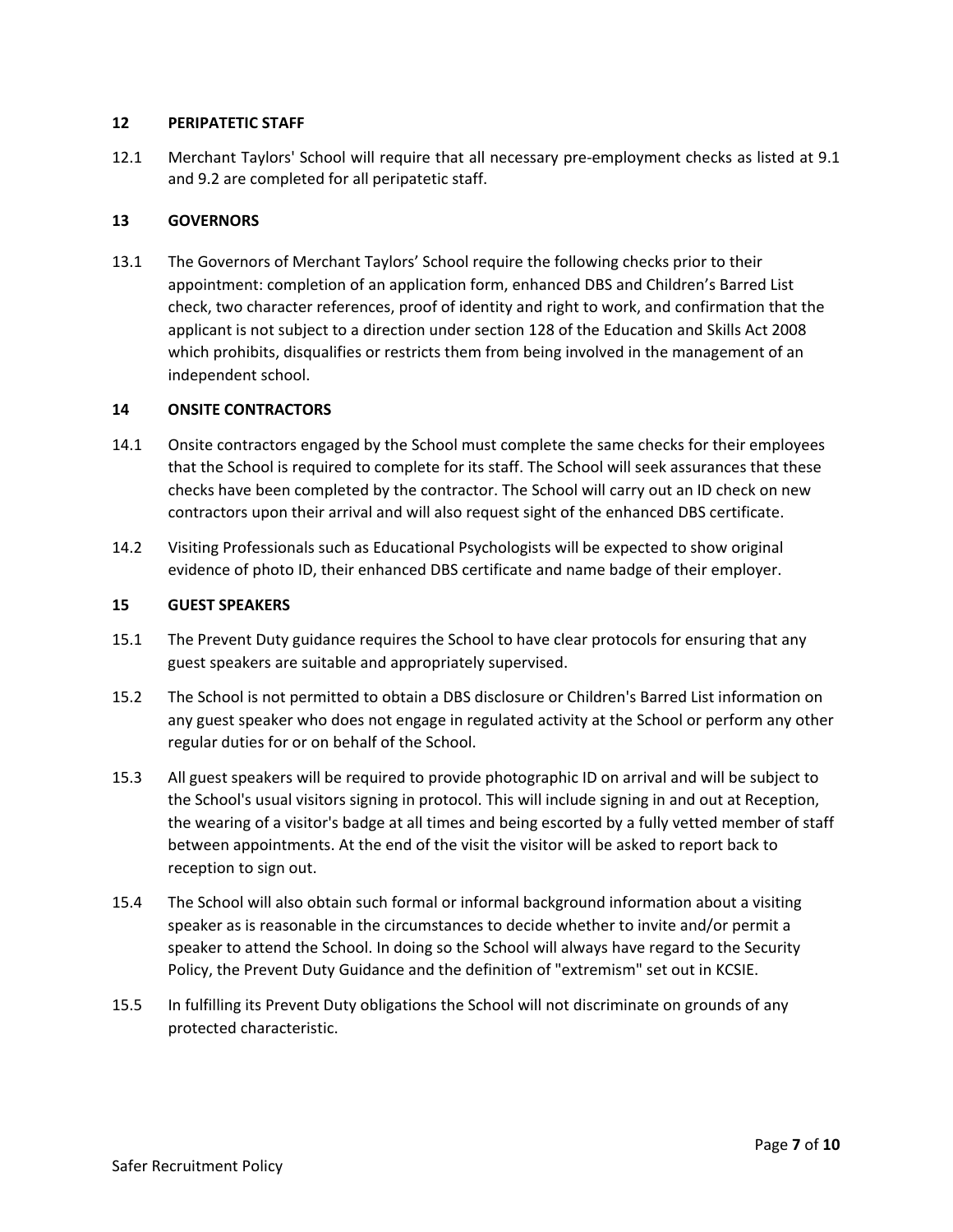# **16 VOLUNTEERS**

- 16.1 The School will request an enhanced DBS disclosure and Children's Barred List information on all volunteers undertaking regulated activity with pupils at or on behalf of the School (the definition of regulated activity set out above will be applied to all volunteers).
- 16.2 The School will not permit an unchecked volunteer to have unsupervised contact with pupils.
- 16.3 In addition, the School may seek to obtain such further suitability information about a volunteer as it considers appropriate in the circumstances. This may include the following:
	- two character references;
	- completion of a volunteer application form;
	- An interview to assess suitability for volunteering at the School;
	- proof of identity;
	- satisfactory enhanced DBS and Children's Barred List check;
	- An overseas check for any individual who within the last ten years has lived or worked outside of the United Kingdom for a period of three months or more;
	- medical fitness verification, in certain circumstances.

Volunteers will also be asked to sign a Volunteer Agreement form.

#### **17 SINGLE CENTRAL REGISTER**

17.1 In addition to the various staff records kept in School, a single centralised record of all recruitment checks is kept in accordance with the Education Regulations 2017 requirements (Independent School Standards). This standard was amended by the Education (Independent School Standards) (Coronavirus) (Amendment) Regulations 2020; see section 22. This is maintained by the Human Resources Department. The single central record is maintained by the HR Department and is inspected termly by the Head Teacher and Safeguarding Governors. It contains details of the following 'staff'; employees, agency supply, casual workers, peripatetic staff, governors, volunteers in regulated activity and certain self-employed contractors.

#### **18 RETENTION OF DATA**

- 18.1 The School is legally required to undertake the above pre-employment checks. Therefore, if an applicant is successful in their application, the School will retain on their personnel file any relevant information provided as part of the application process. This will include copies of documents outlined previously.
- 18.2 This documentation will be retained by the School for the duration of the successful applicant's employment with the School and after termination in line with data retention guidance. All personal information will be treated confidentially in line with the Genera Data Protection Regulations 2018 and the School's Privacy Notice.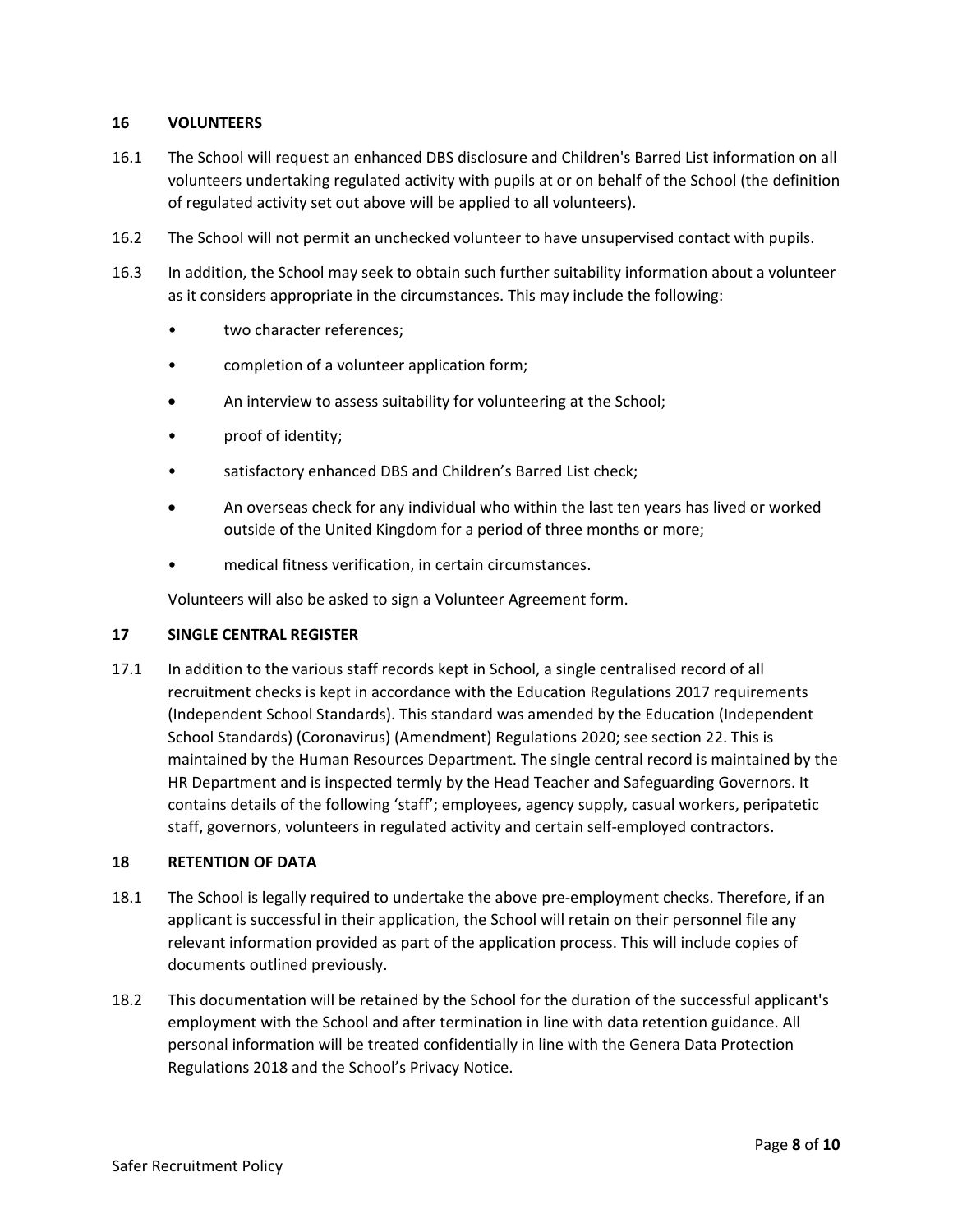# **19 INDUCTION**

- 19.1 All staff who are new to the School will receive induction training that will include the School's safeguarding policies.
- 19.2 New staff will be subject to a probationary period (three academic terms for teaching staff, and six months for professional services staff). During the probationary period regular meetings will be held between the new employee and their line manager in order to ensure the new employee feels well supported and to monitor their performance, aptitude, suitability, attendance and conduct.

#### **20 REFERRAL TO DBS**

- 20.1 Despite the best efforts to recruit safely there will be occasions when allegations of serious misconduct or abuse against children and young people are raised. The School has a legal duty to make a referral to the DBS in circumstances where an individual:
	- has applied for a position at the School despite being barred from working with children; or
	- has been removed by the School from working in regulated activity (whether paid or unpaid), or has resigned prior to being removed, because they have harmed, or pose a risk of harm to, a child.

If the individual referred to the DBS is a teacher, the School may also deem it necessary to make a referral to the Teaching Regulation Agency (TRA).

# **21. ASSOCIATED POLICIES**

- 21.1 Employees should read this policy alongside the following School policy documents:
	- Probationary Policy and Procedure
	- DBS Policy.

# **22. TEMPORARY AMENDMENTS TO THE APPLICATION OF THIS POLICY – COVID-19**

- 22.1 Although vetting requirements have not changed, temporary changes were made by the DBS to ID checking guidelines and by the government to processes for checking Right to Work in order to limit the need for face to face contact. These allowed checks to be initiated on the basis of scanned images and live video links (such as Zoom or Teams calls). Where this concession was relied on, original documents were viewed when the individual first attended in person.
- 22.2 The Independent Schools Inspectorate (ISI) have confirmed that there is no requirement to repeat vetting checks on staff following periods of lockdown where there is continuity of employment even if they have not been deployed during the period of closure. Risk based decisions will be made on other categories of 'staff' such as regular self-employed people and on re-appointments when schools re-open. Examples of risk factors in relation to individuals might include; the member of staff's role, the nature of their work, the degree of their contact with children, level of supervision, the extent to which the school has been in touch with the